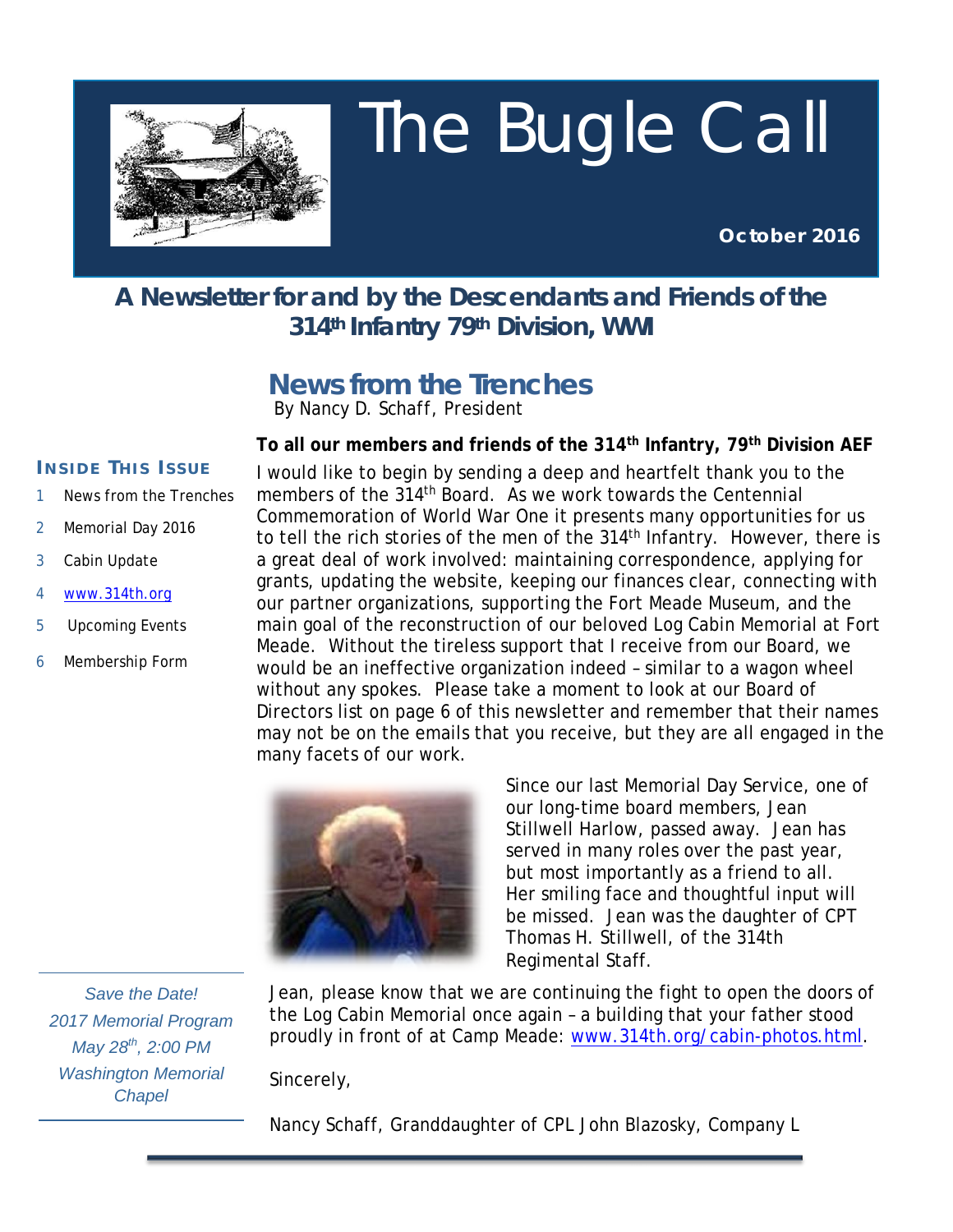# **Memorial Day Program - 2016**



The Descendants and Friends of the 314<sup>th</sup> gathered at Washington Memorial Chapel on May 29<sup>th</sup> to remember the soldiers of the 314<sup>th</sup> and others who have served our nation. This was the 98<sup>th</sup> year that our organization has met on Memorial Day! Our speaker this year was William T. Walker, a longtime friend of the 314th! He has recently completed a new book: *Betrayal at Little Gibraltar: A German Fortress, a Treacherous American General, and the Battle to End World War I.*

**We thank Bill Walker and his wife, Jan, for donating their time to attend our 2016 service!**

**We would also like to thank the following individuals and groups for their support:**

- American Legion Post 901 provided a steadfast color guard
- 314<sup>th</sup> member and local historian, Ryan Conroy, provided a display of  $79<sup>th</sup>$  Division artifacts
- Marc Hermann, WWI reenactor, provided doughboy guard for the day
- Aidan Shumoski, 10-year old volunteer for *Bugles Across America*, provided taps

We were fortunate to have excellent media support for the service, to include:

- A front page story on the Philadelphia Inquirer
- A story on the U.S. WWI Centennial's website
- An evening news segment on CBS 3
- An evening news segment on NBC 10



President's Note: *We wish to thank the Washington Memorial Chapel for their continued support.*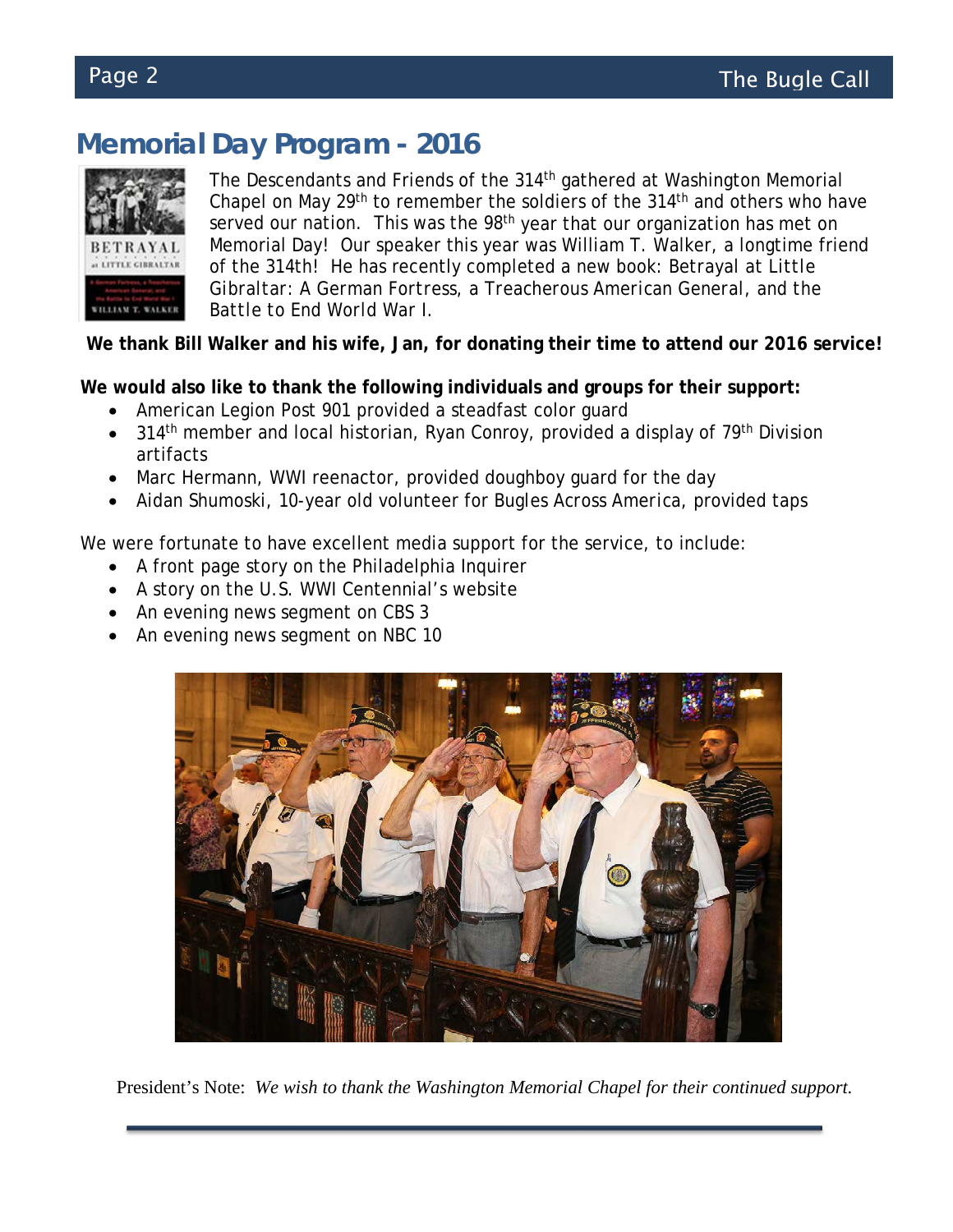# **Cabin Update**



As you know, our Log Cabin Memorial was donated to Fort George G. Meade on September 30, 2012, exactly 90 years after the Veterans of the 314th dedicated it at Valley Forge. It has been in storage as we work towards a plan for reconstruction.

The architect plans were completed in 2015 and work began to make this important project a reality during the Fort Meade centennial commemoration of World War I. At the dedication, the 314th Infantry Log Cabin Memorial will become the official *Fort George G. Meade World War I Memorial*.

 A group of dedicated staff at Fort Meade are working tirelessly on all details of the construction project; the cabin will be located across the street from the Fort Meade Museum. There is power to the site, the 314th has funded the construction sign and the construction fence rental.

 $\overline{a}$ We are prepared to start digging as soon as the Maryland Environmental Permit (MDE) is awarded. We are working through the final approval phase and hope to dig ground by the end of October.



Information on how to support the cabin reconstruction is available at: [www.314th.org](http://www.314th.org/)

In addition to the cabin reconstruction, through our general operating fund, we are supporting the Fort Meade Museum in the redesign of the WWI displays that would highlight the 314<sup>th</sup> Infantry artifacts. We previously supported the professional conservation of the painting of COL Oury, the Regimental Commander.

In an effort to continue to tell the story of the  $314<sup>th</sup>$ , this year we will support the conservation of the following items that will highlight the Fort Meade Museum's WWI Centennial display:

- USS Leviathan life preserver
- Overcoat
- Cotton Haversack
- 79<sup>th</sup> Division Welcome Home Banner
- Medical Detachment Flag



Welcome Home Banner (before conservation)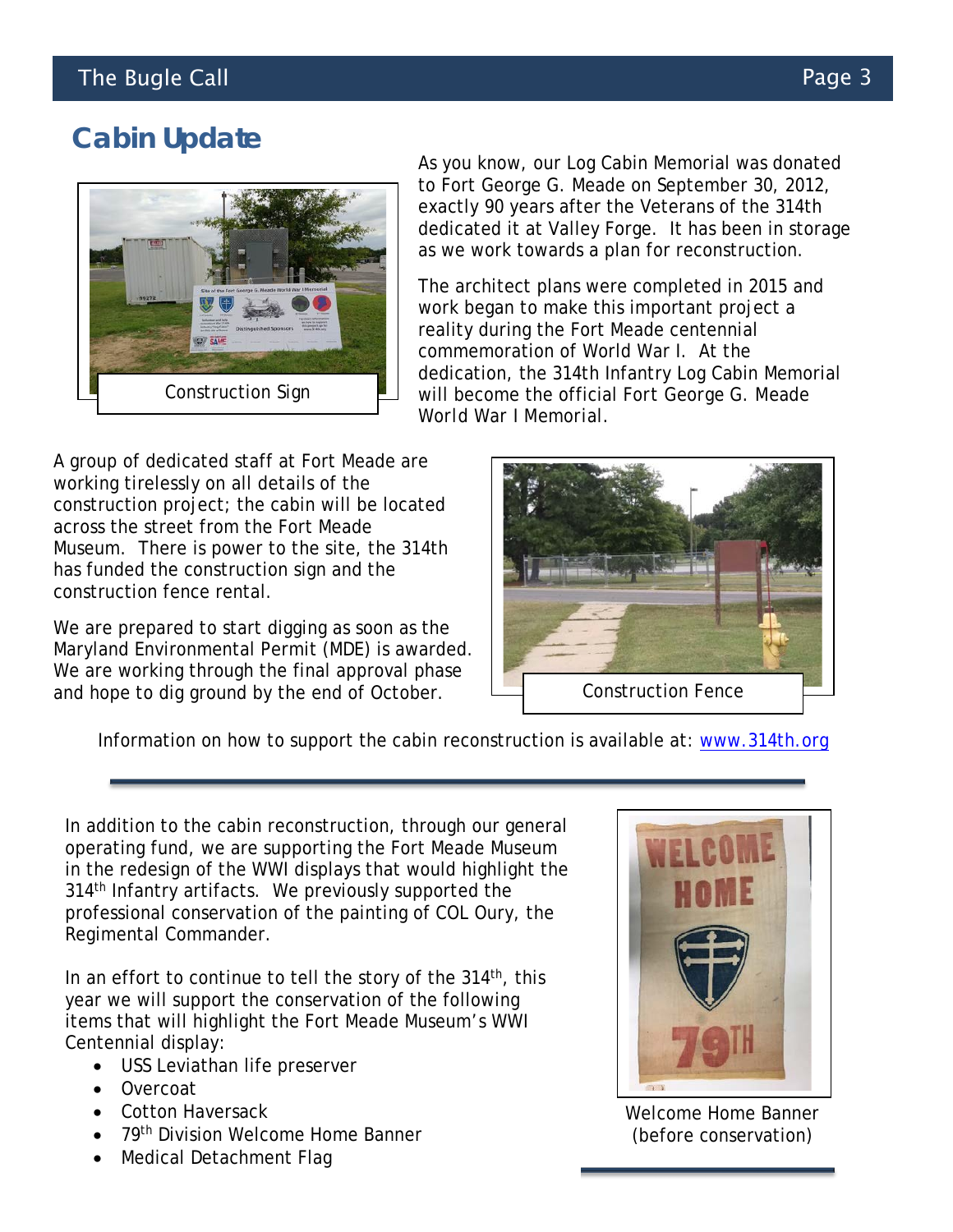# Page 4 **The Bugle Call**

## **[www.314th.org](http://www.314th.org/)**

*By Tony Patti*

The 314<sup>th</sup> website continues to grow and now comprises 310 web pages (and 12 Gigabytes of content).

Below is a list of content added since the spring newsletter:

- <http://www.314th.org/wound-chevrons/wound-chevrons.html> We are indebted to Nancy Schaff for finding and scanning these documents at the National Archives.
- [Memorial Day 2016](http://www.314th.org/Memorial-Day-2016/Memorial-Day-2016.html)
- The [YouTube video](https://youtu.be/ljgEwhodoiE) created by Nancy Schaff, embedded into the 314<sup>th</sup> [home page](http://www.314th.org/Combat-Instructions-AEF-1918.html)
- The [PayPal Donate button,](http://www.314th.org/#donate) linked to new bank account setup by Joel Rentz
- Meuse-Argonne Offensive map showing daily positions of front line Map Room G-3, G.H.O. [May 24, 1919](http://www.314th.org/Meuse-Argonne-Offensive-map-showing-daily-positions-of-front-line.html)
- [Combat instructions, A.E.F. no. 1348, War Plans Division, October, 1918](http://www.314th.org/Combat-Instructions-AEF-1918.html)
- [The Times History of The War \(11,000 pages in 22 Volumes\)](http://www.314th.org/times-history-of-the-war/times-history-of-the-war.html)
- [Put online and organized 532 PDF World War One files of The Nafziger Collection of Orders](http://www.314th.org/Nafziger-Collection-of-Orders-of-Battle/Nafziger-Collection-World-War-One.html)  [of Battle](http://www.314th.org/Nafziger-Collection-of-Orders-of-Battle/Nafziger-Collection-World-War-One.html)
	- What is "Orders of Battle", see [Wikipedia](https://en.wikipedia.org/wiki/Order_of_battle)
- [Camp Meade souvenir folder #4](http://www.314th.org/souvenir-folder-camp-meade/souvenir-folder-camp-meade.html)
- General Pershing Camp Meade [Admiral Maryland -](http://www.314th.org/General-Pershing-Camp-Meade-1917-medal.html) 1917 medal
- [French Medal World War One Battlefields by Marcel Lordonnois 1919](http://www.314th.org/79th-division-medal-by-Marcel-Lordonnois.html)
- [Three French postcards 1919, from a member of Company C](http://www.314th.org/Robert-P-Chamillard.html)
- [Article about Harold W. Lauchle by Carol Sones Shetler](http://www.314th.org/Harold-Lauchle.html)
- [Irwin Rentz](http://www.314th.org/Irwin-Rentz.html)
- [Edward Thibedeau, Chaplain -](http://www.314th.org/Edward-Thibedeau.html) Officer's Record book
- [Leon J. Roy](http://www.314th.org/Leon-J-Roy/Leon-J-Roy.html)
- [Easter 1919 postcard \(front\)](http://www.314th.org/postcard/easter-greetings-from-france-april-1919-front.JPG) and [\(back\)](http://www.314th.org/postcard/easter-greetings-from-france-april-1919-back.JPG)
- [Philadelphia Bulletin September 8, 1921 Cartoon](http://www.314th.org/Philadelphia-Bulletin-1921-Cartoon.html)
- [1927 Cabin Photo Postcard \(front\)](http://www.314th.org/postcard/314th-cabin-postcard-tent-inside-July-1927-front.jpg) and [\(back\)](http://www.314th.org/postcard/314th-cabin-postcard-tent-inside-July-1927-back.jpg)
- The chronological 314<sup>th</sup> Historical Documents web page now includes several formative [WW1 events during](http://www.314th.org/314th-historical-documents.html) 1914 - 1917 e.g. Archduke Franz Ferdinand, sinking of the passenger liner RMS Lusitania, Bryce Committee Report, the Zimmermann Telegram.
- [Jean Harlow](http://www.314th.org/jean-harlow.html)
- [Judge Joseph T. Labrum](http://www.314th.org/judge-labrum.html)

If anyone has information they can provide to add to the website, especially about our Veterans, and old cabin photographs, that information would be most welcome! Please email Tony Patti: [tonyspatti@comcast.net.](mailto:tonyspatti@comcast.net)

*President's Note:* A very special thank you to Tony Patti for his generous donation of time to maintain and expand our website! The D&F 314th sincerely thanks him for this!

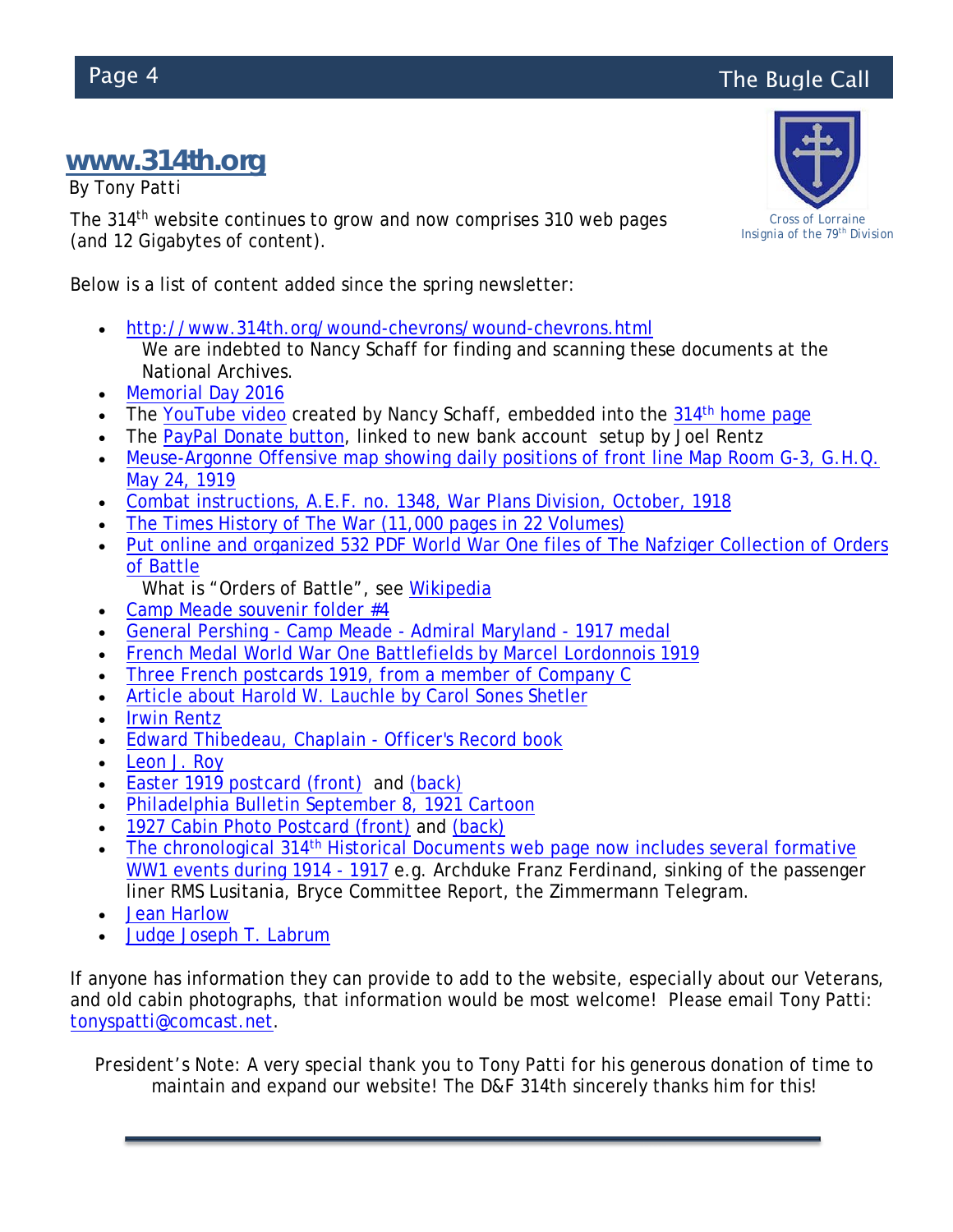#### The Bugle Call Page 5



#### **The WFA East Coast Branch Presents a Fall 2016 World War 1 History Symposium Saturday November 19, Maryland War Memorial Building, Baltimore** *Join Others for an Exciting Day-Long Program in World War 1 History!*

Speakers include:

Historian **Mitch Yockelson**, author of *Borrowed Soldiers* (2008), presents his analysis of Gen. John J. Pershing's leadership of the American Expeditionary Force based on his latest book *Forty-Seven Days: How Pershing's Warriors Came of Age to Defeat the German Army in World War I* (2016).

**Bruce Gudmundsson**, Director of the Case Method Project, will facilitate an audience-interactive case he designed based on the role of a First World War commander operating on the Eastern Front in 1917.

**Edward Erickson**, Ottoman Army expert and Marine Corps University Professor, adjusts the historical lens to the operational level by comparing both Turkish and British commands with his new book, *Gallipoli: Command Under Fire.*

**Nick Metcalfe**, Commonwealth War Graves Commission, will provide an update on the efforts to preserve the memory of fallen British and Commonwealth soldiers buried in the United States.

**Alexander Falbo**, Case Method Project Teaching Fellow, will share his tour of Manchester, Mons, Arras, and Ypres with reflections on British and French commemoration of the war.

Registration required! To register, email: [karl8@comcast.net](mailto:karl8@comcast.net)

#### **Additional Upcoming Events**

#### **World War I and American Art**

The first major exhibition devoted to exploring the ways in which American artists reacted to the First World War. For more information: [www.pafa.org/WW1](http://www.pafa.org/WW1)

**Location:** The Pennsylvania Academy of Fine Arts (118-128 North Broad Street, Philadelphia) **Date:** November 04, 2016 - April 09, 2017

#### **Memorial Plaque Dedication to Dr. Matthew Olstein**

Dr. Olstein interned at Metropolitan Hospital, and rose to become Senior House Physician. He was drafted in WWI and commissioned as a 1<sup>st</sup> Lieutenant, assigned as a medical officer with the 314th Infantry, 79th Division.

On September 26, 1918 the American Expeditionary Force in France launched what was, up to that time, the largest offensive action in U.S. military history, the Meuse-Argonne Offensive. On September 30, 1918 the 314th Infantry halted its advance with plans to move the unit to the rear for a rest. Under bombardment from German positions, Olstein was mortally wounded and died on October 1, 1918.

**Location**: Metropolitan Hospital and Medical Center (1st Ave and 99th Street in Manhattan) **Date**: November 7, 2016 **Time**: 2 PM

For more information contact: [nancy.schaff@gmail.com](mailto:nancy.schaff@gmail.com)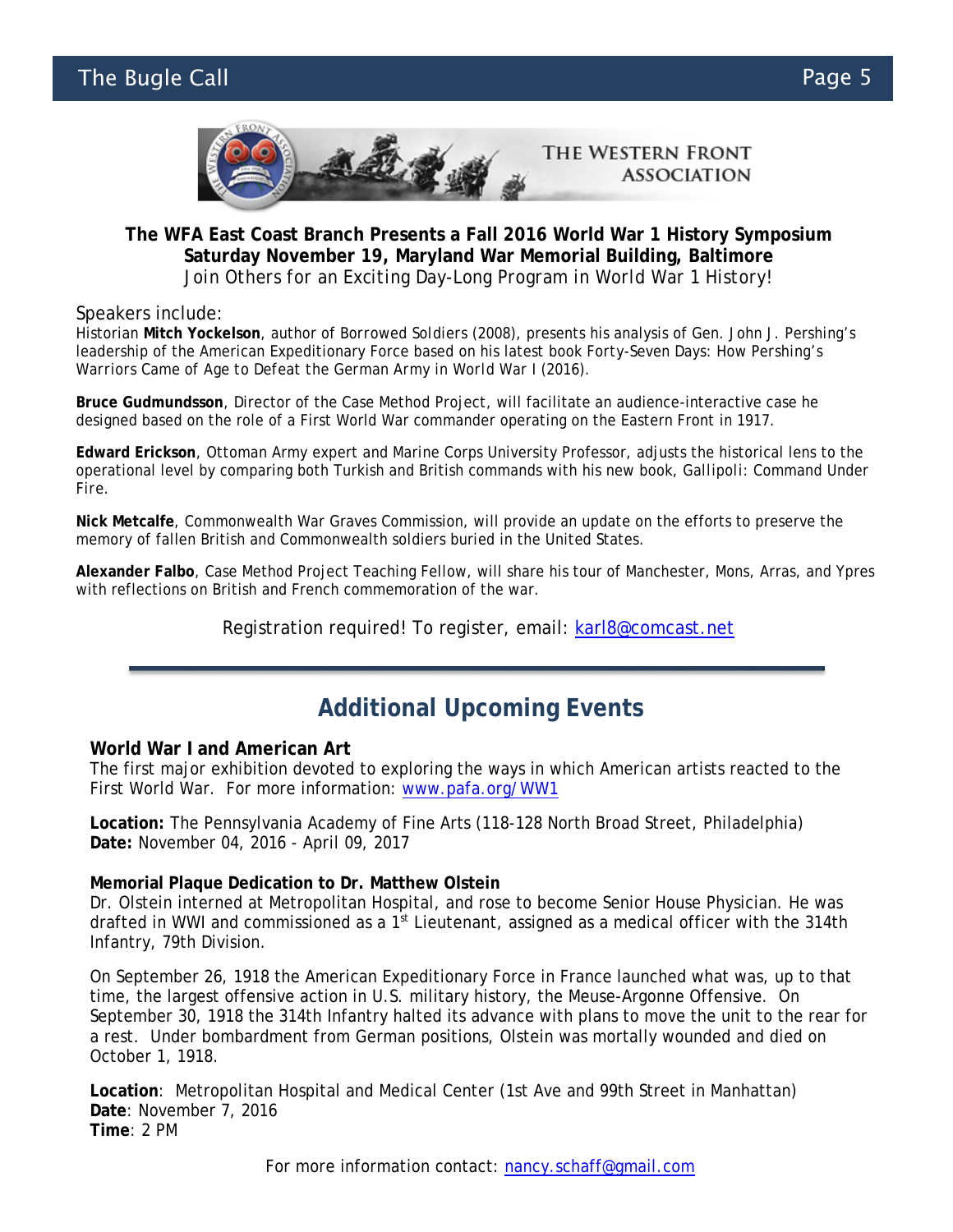# **The Descendants and Friends of the 314th - Board of Directors**

#### **Board Members**

Nancy D. Schaff*, President*  John Shetler, *President Emeritus; Treasurer* Joel Rentz, *Vice President; Memorial Committee*  Joseph T. Labrum III, *Secretary*  Kris Bentz-Smith Frank Dube Robert Krutsick Ray Jude Paski*, Memorial Committee* Joseph Patti Tony Patti, *Website Editor* Robert Reed

The Descendants and Friends of the 314th are a group of people dedicated to honoring and preserving the story of their fathers, grandfathers, and family members in the First World War.

Originally organized as the Veterans of the 314th Infantry A.E.F. the veterans have since passed on. The current membership helps to continue this remembrance by volunteering their time and resources to serve on the Board of Directors, committees, and a multitude of other roles. Additionally, the membership gathers once a year to attend a Memorial Day service at the Washington Memorial Chapel located on the same grounds as the cabin once stood.

We are always looking for new members and interested persons. For more information contact Joel Rentz at [JoelRentz@aol.com.](mailto:JoelRentz@aol.com) (Please include "314th Infantry" in the subject line of your email)

**If you wish to become a member or renew your membership, please use the Membership Form on the following page. All contributions are tax deductible. Membership cards will be mailed after receipt of your completed Membership Form and contribution.**



#### **79th Division Helmut**

The insignia of the 79th Division is a gray Lorraine cross on a blue shield with a gray border; it was adopted during World War I. Having distinguished itself at Montfaucon, in Lorraine, the division selected the Cross of Lorraine, a symbol of triumph since the 15th Century, as its insignia. [www.314th.org/artifacts.html](http://www.314th.org/artifacts.html)

*"These boys don't know how to retreat. They never even made a strategic retreat. When they went at a thing they just kept evelastingly hammering until they got it."*

COL Oury, 314th Infantry Regiment Commander, talking about his men upon their return on May 17, 1919